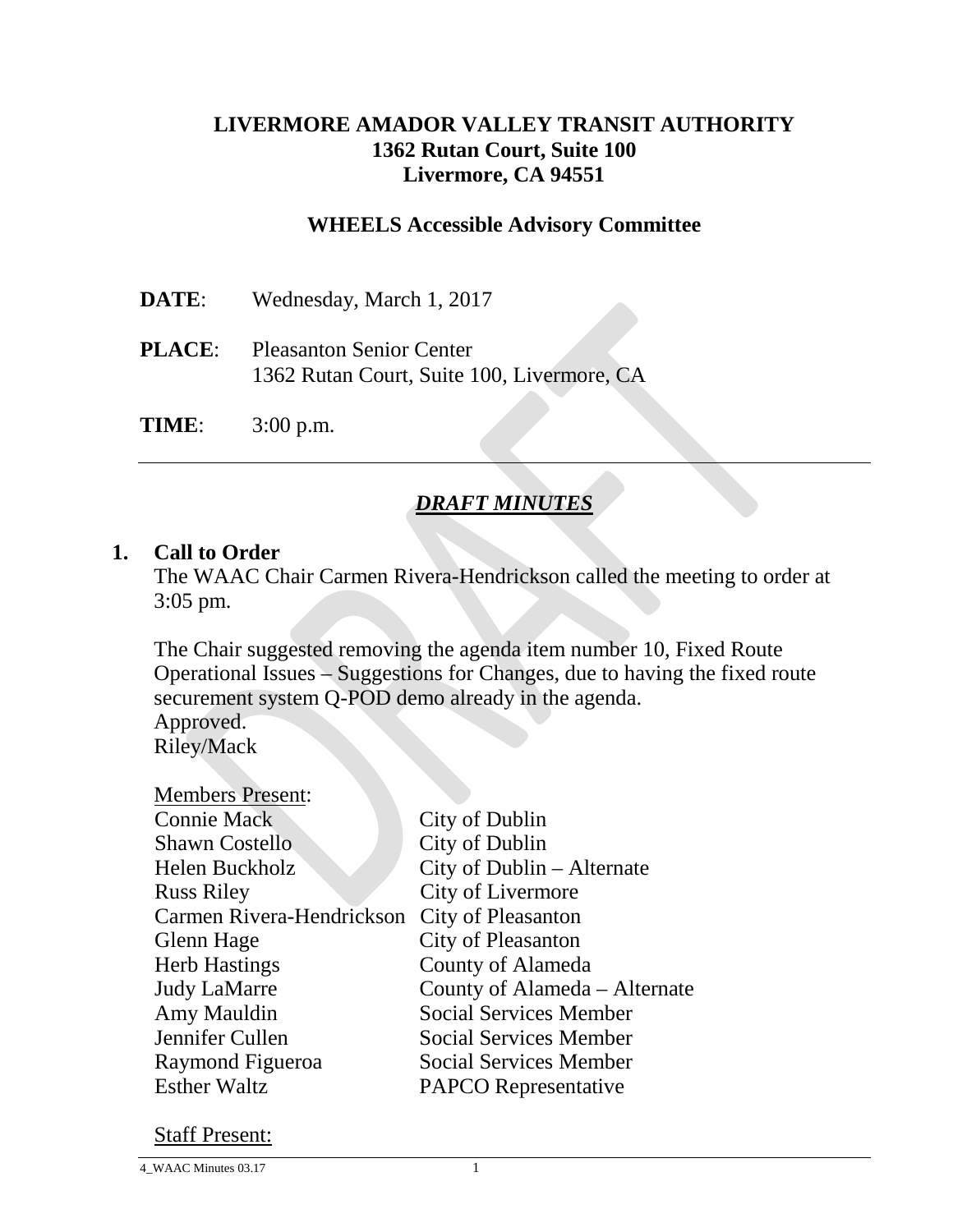| Michael Tree           | <b>LAVTA</b>             |
|------------------------|--------------------------|
| <b>Christy Wegener</b> | <b>LAVTA</b>             |
| Kadri Kulm             | <b>LAVTA</b>             |
| Juana Lopez            | <b>MTM</b>               |
| <b>Farries Chappel</b> | <b>MV</b> Transportation |
| <b>Karen Gaskus</b>    | <b>MV</b> Transportation |
|                        |                          |

Members of the Public:

| Pleasanton resident |
|---------------------|
| Livermore resident  |
| Livermore resident  |
|                     |
|                     |
|                     |

## **2. Wheels Fixed Route Bus Securements Demo**

LAVTA staff showed a brief video of the Q-Straint's Q'POD wheelchair securement system's functionalities, after which MV Transportation staff gave a demo on how the Q'POD securement system works securing a scooter in one of the newly acquired Wheels 35-foot buses. Shawn Costello requested that MV reminder operators how to turn a chair's motor on or off should the passenger need assistance when disembarking the vehicle.

**3. Citizens' Forum: An opportunity for members of the audience to comment on a subject not listed on the agenda (under state law, no action may be taken at this meeting)**

Livermore resident Robert Allen stated that he will be 91-years old this month, and urged the committee to support his efforts in having LAVTA to establish a direct bus line between the LAVTA/Wheels office, Airway Park and Ride and BART. Mr. Allen talked about the East Contra Costa County BART extension called eBART and said that the Tri-Valley version could be called iBART for "interim BART". He provided a sample route map to LAVTA staff.

Jennifer Cullen introduced Robert Taylor, the new Executive Director of the Tri-Valley Senior Support Services.

**4. Minutes of the November 2, 2016 and January 4, 2017 meetings of the Committee**

November 2, 2016 minutes approved. Costello/Waltz

January 4, 2017 minutes approved. Mack/Waltz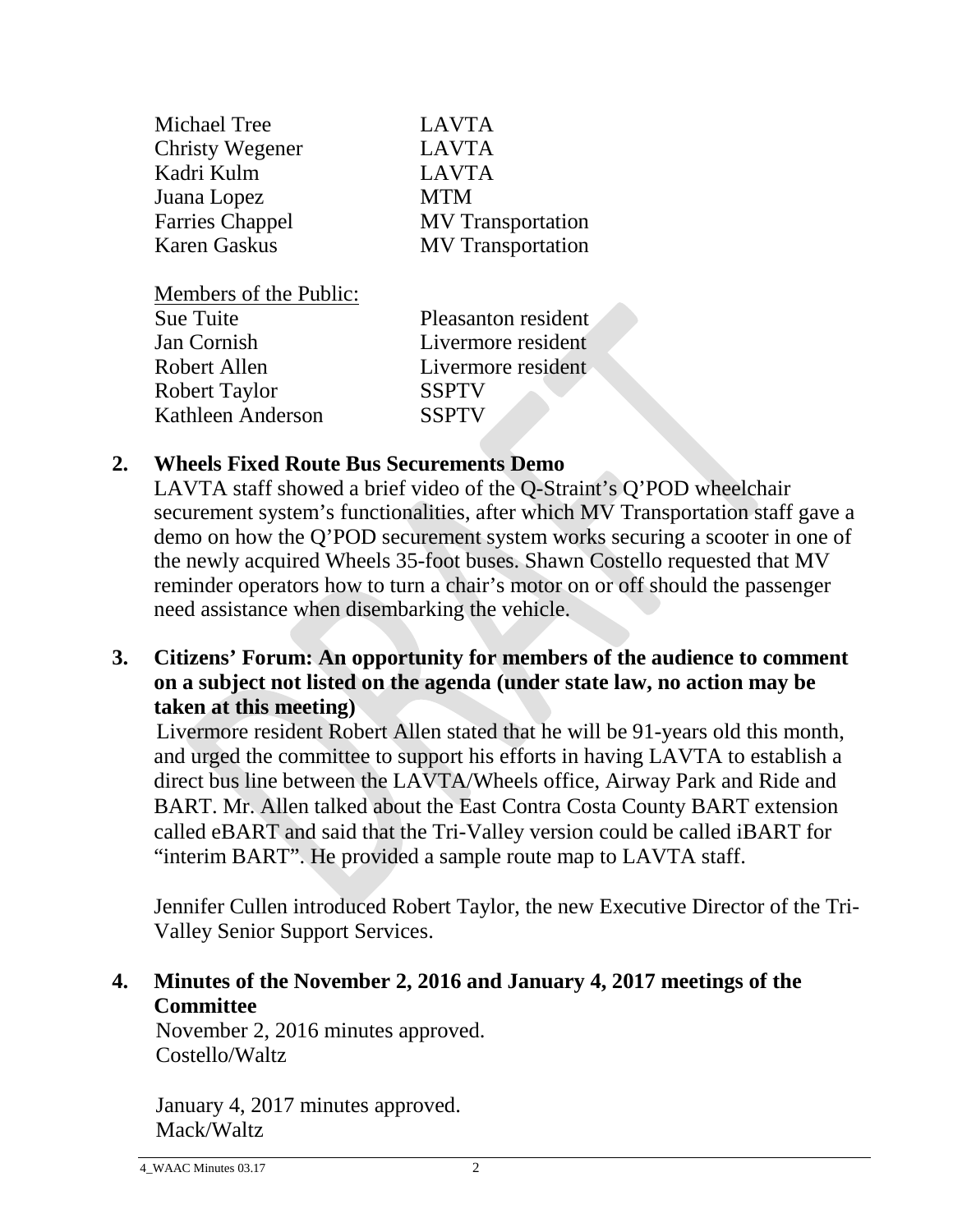# **5. WAAC Recruitment**

Staff opened the recruitment period for FY2018 WAAC membership for 2-year terms. The deadline for applications is April 17, 2017. The WAAC members discussed moving members around to different positions to allow for others to apply to the WAAC.

# **6. LAVTA Upcoming Funding and Grants**

Staff distributed the draft Paratransit Program Plan for FY 2018 for ACTC's Measure B and BB funds. The committee members' feedback about the submittal to staff is due on March  $15<sup>th</sup>$ . Staff also informed the committee of applying for 5310 grant for Para-Taxi and mobility management. Staff explained some of the ideas for the mobility management funds, including a one-click website and modifying how the Para-Taxi program is administered.

# **7. Dial-A-Ride Passenger Satisfaction Survey**

Staff gave an overview of the November 2016 Dial-A-Ride customer satisfaction phone survey results where 150 passengers were interviewed. The overall satisfaction was very high among all stages of the rider experience with average scores all above 4 on a 5-point scale. One area with a slight decline in the satisfaction was the reservations process. MTM will be conducting more training for the reservationists. The Chair requested that staff follow-up with the person who complained about the ride being too long to get more specific information. One WAAC member complimented MTM on modifying her pickup due to an 8 hour train delay.

# **8. PAPCO Report**

Esther Waltz reported on the latest PAPCO and PAPCO/ParaTAC joint meetings. PAPCO members received updates on 2018 CIP, there was a presentation and discussion on the Countywide Needs Assessment study, they reviewed and approved the Funding Formula for Measure B and BB Transportation for Seniors and People with Disabilities and Implementation Guidelines and Performance Measures. Other WAAC members who were at the PAPCO meeting discussed a need for better hospital transportation for discharged patients, as well as the 211 program.

# **9. Dial-A-Ride Issues – Suggestions for Changes**

The committee members did not report any Dial-A-Ride issues. The Vice Chair complimented MTM on having a local number on the caller ID. Staff updated the committee on fixed route service to the Alameda County Fair with dedicated hourly shuttle from BART to the fair.